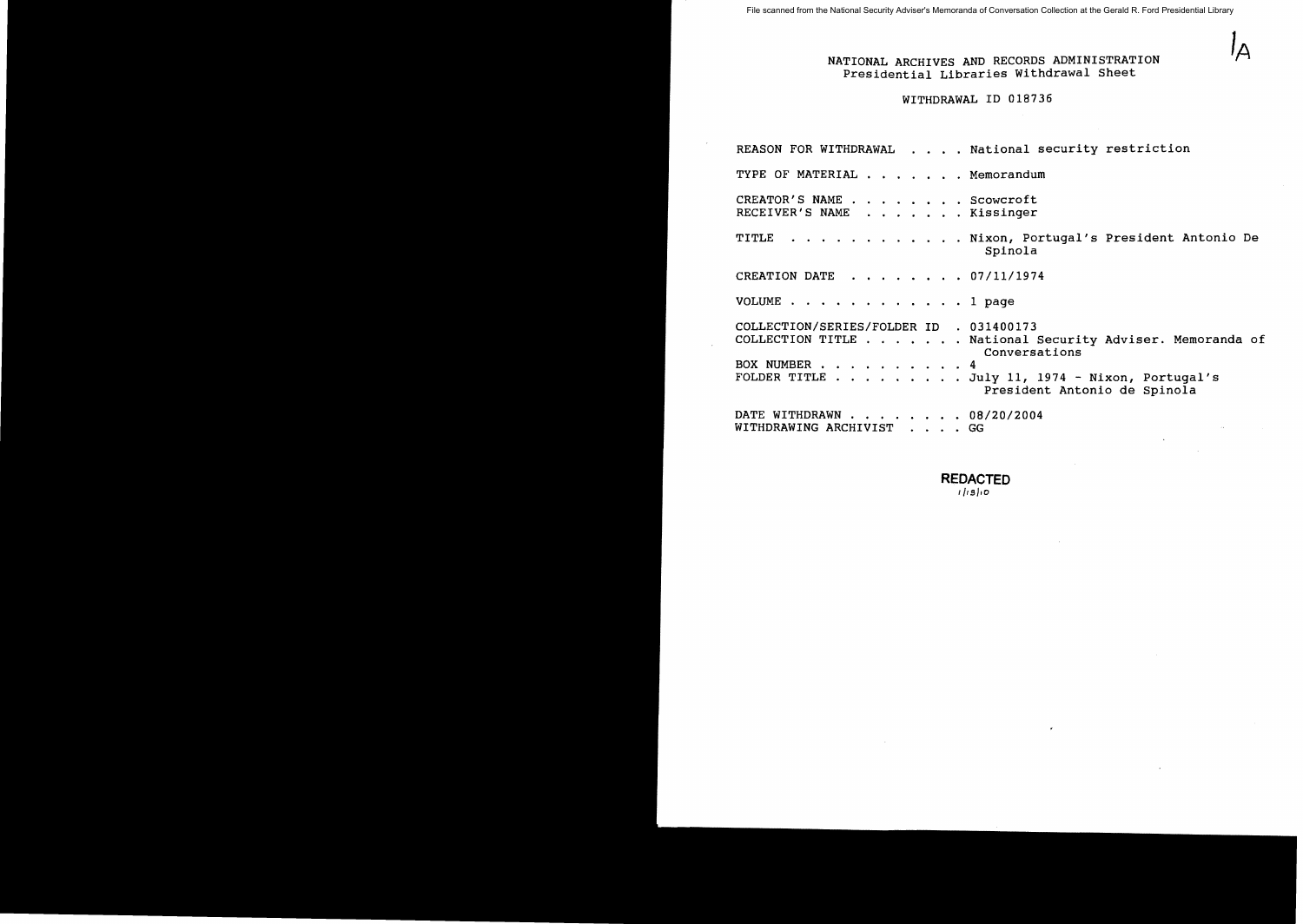MEMORANDUM

#### THE WHITE HOUSE

WASHINGTON

### TOP SECRET/SENSITIVE July 11, 1974

MEMORANDUM FOR: HENRY A. KISSINGER

FROM: BRENT SCOWCROFT *f* 

Attached is what I would judge to be an inadequate memcon of the President's meeting with Spinola. You will recall that the meeting was Head-to-Head at Spinola's request, since he felt there was no one in his party whom he could trust.

The President was concerned at what Spinola told him. He asked that the memcon be shown to no one but you, Haig and me. He also directed two actions:

| <br><b>ALC: Y</b><br>-------- | CONTINUES OF REAL PROPERTY AND RESIDENCE. | --------         | ----------------------<br>--------- | ------- | ---- |
|-------------------------------|-------------------------------------------|------------------|-------------------------------------|---------|------|
|                               |                                           |                  |                                     |         |      |
|                               |                                           | ---------------- |                                     |         |      |

(2) Ambassador Tasca (who the President apparently thinks is the world's expert on subversion) should be tasked to do an initial "think piece" on the contemporary threat of Communist subversion.

I have,not taken any steps as yet on either of the above actions. If you concur). I will set them into motion.

 $\mu$ 

-------- Concur

Do nothing  $\Box$ 

--------------- See me

DECLASSIFIED wI portions **exempted** Attachment· E.O. 12958 (as amended) SEC 3.3  $MR# 09 - 78$ *J\,W* 4" /0'1:,' CIA-..u..v 1(,3/10 By dal NARA, Date 318/10

POP SEGRET/SENSITIVE